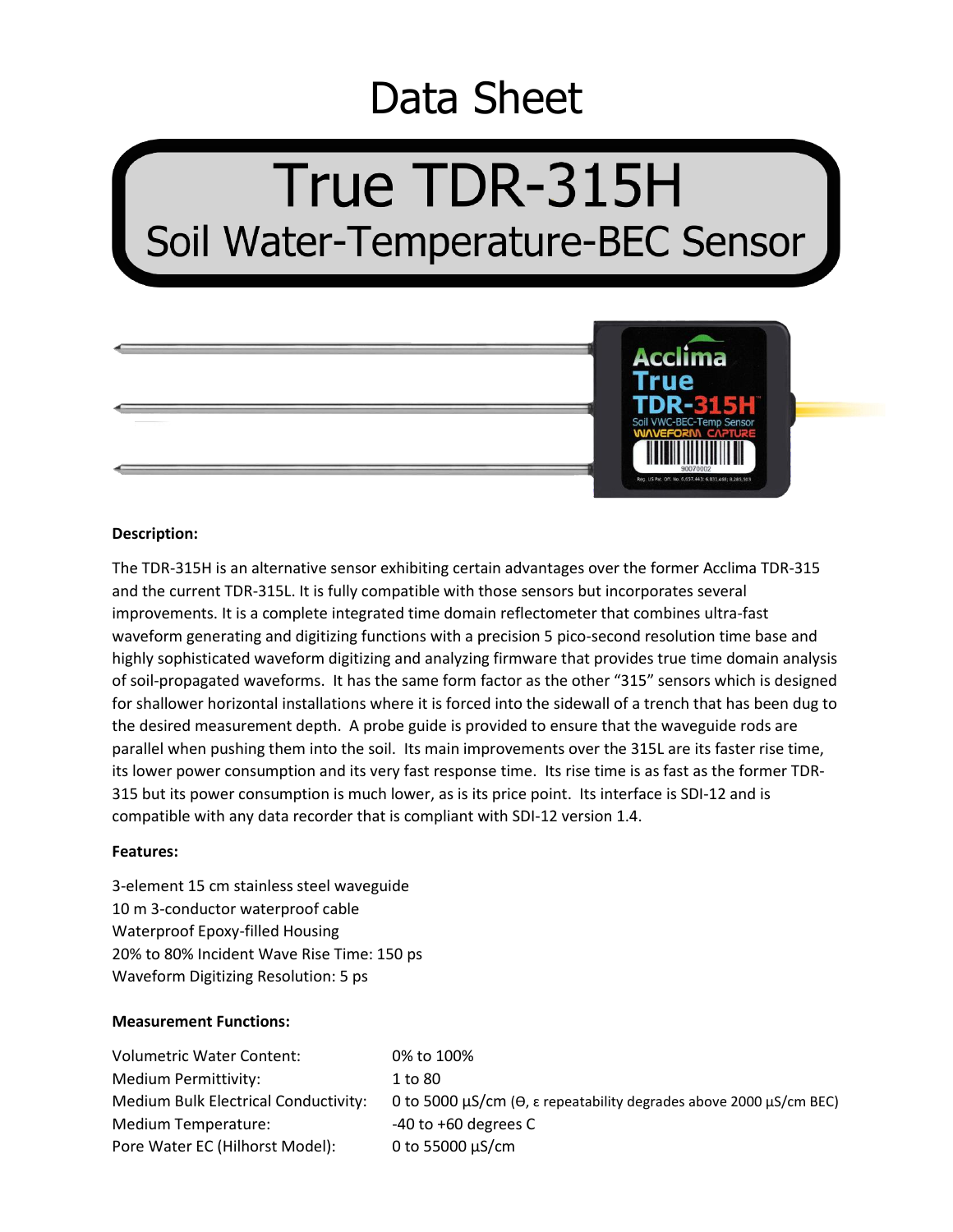# **Battery Operation Performance:**

A major advantage of the TDR-315H over its predecessor TDR-315L is that its battery life has been increased 10 fold. This is due to lower current consumption and a faster read time.

| Read Time (from issuance of read command until the return of data) |                 |                   | 0.25 seconds       |
|--------------------------------------------------------------------|-----------------|-------------------|--------------------|
| <b>Operating Voltage Range:</b>                                    |                 |                   | 3.5 to 15 volts dc |
| Idle Current Consumption:                                          |                 |                   | $< 10 \mu A$       |
| Idle Daily Energy Consumption @ 3.5 v:                             |                 |                   | 2 J/day            |
| Current and Energy Consumption during Read:                        | current         | power             | $energy*$          |
| 15v                                                                | 32 mA           | 0.48 W            | 0.12J              |
| 12v                                                                | 36 mA           | 0.43 W            | 0.11J              |
| 6v                                                                 | $62 \text{ mA}$ | 0.37W             | 0.09J              |
| 3.5v                                                               | 88 mA           | 0.31 <sub>W</sub> | 0.08 <sub>J</sub>  |
|                                                                    |                 |                   |                    |

\*A typical 18650 Lithium ion battery stores about 40,000 Joules of energy

# **Permittivity Reporting:**

Permittivity is calculated directly from waveform propagation time and does not incorporate any voltage or current parameters. Hence the permittivity calculation is independent of soil electrical conductivity. This is the main advantage of true Time Domain Sensors over other types of sensors.

| Reading Range:                                 | 1 to 80 relative permittivity units                |
|------------------------------------------------|----------------------------------------------------|
| <b>Reporting Resolution:</b>                   | 0.1 relative permittivity units                    |
| Repeatability (RMS deviation):                 | 0.07 permittivity units                            |
| <b>Reporting Accuracy:</b>                     |                                                    |
| Coarse and medium textured soils:              | ±1 relative permittivity units                     |
| Fine textured soils:                           | ±2 relative permittivity units                     |
| Stability of permittivity readings vs Bulk EC: | < 1 relative permittivity unit 0 to 2000 µS/cm BEC |

# **Volumetric Water Content Reporting:**

VWC is calculated from permittivity using the Topp equation. Hence the accuracy of VWC reporting is that of the permittivity reporting and those further small errors imposed by the Topp equation. Note that the Topp equation is effective only to about 50% VWC. Acclima has replaced that segment of the equation with a linear function of propagation time beyond 50% VWC.

| Reading Range:                        | 0 to 100% VWC                            |
|---------------------------------------|------------------------------------------|
| <b>Reporting Resolution:</b>          | 0.1% VWC                                 |
| Repeatability (RMS deviation):        | 0.07%                                    |
| <b>Reporting Accuracy:</b>            |                                          |
| Coarse and medium textured soils:     | ±1 percentage point                      |
| Fine textured soils:                  | $±2.5$ percentage points                 |
| Stability of VWC readings vs Bulk EC: | < 1 percentage point 0 to 2000 µS/cm BEC |

# **Bulk Electrical Conductivity Reporting:**

Bulk Electrical Conductivity of the soil is calculated from soil resistance measurements between the waveguide elements. Chromium oxide deposits on the waveguide elements becomes significant at high EC levels and the error correspondingly degrades in accuracy at those levels.